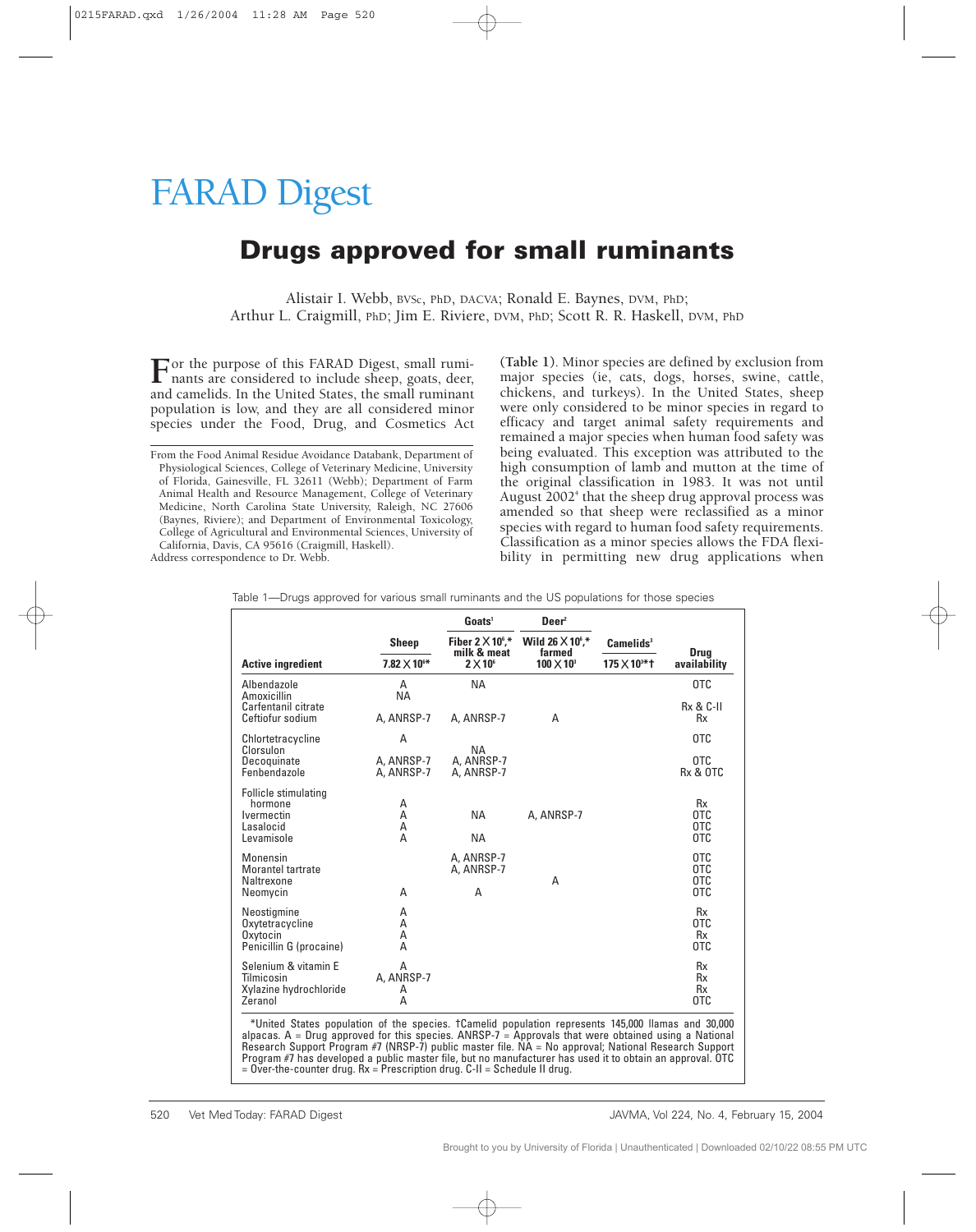extrapolating already accepted efficacy and safety data from a major species (eg, in the case of the small ruminants, it is cattle) to support new minor species claims. The reduction in regulatory requirements is supposed to act as a stimulus to gain new drug approvals in minor species; however, this has not worked well, as many approved drugs for cattle have not been approved for many of these small ruminants (**Table** 1 and **2**). In fact, most new animal drug approvals for minor species have been obtained through partnerships between the USDA-sponsored Agriculture Experimental Station-based program National Research Support Program #7 and pharmaceutical companies.

**Clinical needs—**This review of drugs approved for use in small ruminant species quickly demonstrates the problems facing minor species in gaining support of pharmaceutical companies pursuing drug approval (Table 1). Camelids (llamas and alpacas) have no drugs approved for use, and only 4 drugs are approved for cervidae (deer). Goats are marginally better off with 6 marketed drugs, compared with sheep, which have 16. What makes these observations of even more concern to small ruminant producers and veterinarians is the limit in scope of approved therapeutic indications (**Table** 2 and **3**). The 2001 National Animal Health Monitoring System Survey<sup>5</sup> found that 80% of diseases in sheep were related to gastrointestinal parasites, respiratory tract infection, mastitis, and footrot, and they respectively ranked as the second, third, and fifth (the last 2 combined) causes of death in flocks surveyed. A 1996 survey of small ruminant veterinarians and producers<sup>6</sup> reflected similar needs, although they ranked

| Table 2—Food and Drug Administration information for drugs approved for use in sheep and goats as of June 2003 |  |
|----------------------------------------------------------------------------------------------------------------|--|
|                                                                                                                |  |

|                                                                    |                             |                                                                |                                  | <b>Sheep</b>                                               |                     |                           | Goats                |                    |                           |
|--------------------------------------------------------------------|-----------------------------|----------------------------------------------------------------|----------------------------------|------------------------------------------------------------|---------------------|---------------------------|----------------------|--------------------|---------------------------|
| <b>Active ingredient</b>                                           | <b>Drug</b><br>availability | <b>Indication</b>                                              | Route                            | Dose*                                                      | WDT<br>meat<br>(d)  | <b>WDT</b><br>milk<br>(h) | <b>Dose</b>          | WDT<br>meat<br>(d) | <b>WDT</b><br>milk<br>(h) |
| Albendazole<br>Ceftiofur sodium                                    | <b>OTC</b><br><b>Rx</b>     | Anthelmintic<br>Antimicrobial.<br>respiratory<br>tract disease | P <sub>0</sub><br>IM & SC        | $7.5 \text{ mg/kg}$<br>$1-2$ mg/kg                         | $\overline{7}$<br>0 | n/v<br>0                  | $1-2$ mg/kg          | 0                  | 0                         |
| Chlortetracycline calcium                                          | OTC                         | Antimicrobial,<br>prevent vibriosis,<br>growth promotant       | P <sub>0</sub>                   | 80 mg/animal<br><u>[vibriosis]</u><br>$20 - 50$ g/ton feed | 0                   | n/v                       |                      |                    |                           |
| Decoquinate                                                        | OTC                         | Coccidiostat                                                   | P <sub>0</sub>                   | $0.5$ mg/kg                                                | n/v                 | n/v                       | $0.5$ mg/kg          | 0                  | n/v                       |
| Fenbendazole<br>Follicle stimulating hormone                       | OTC or Rx<br>Rx             | Anthelmintic<br>Control of<br>reproduction                     | P <sub>0</sub><br>IV, IM & SC    | 5 ma/ka<br>5–25 mg                                         | 0                   | n/v                       | $5 \,\mathrm{mg/kg}$ | 6                  | 0                         |
| <i><u><b>Ivermectin</b></u></i><br>Lasalocid (sodium)              | <b>OTC</b><br>0TC           | Anthelmintic<br>Coccidiostat                                   | P <sub>0</sub><br>P <sub>0</sub> | 200 µg/kg<br>15-70 mg/animal                               | 11<br>0             | n/v<br>n/v                |                      |                    |                           |
| Levamisole hydrochloride<br>Monensin (sodium)<br>Morantel tartrate | 0TC<br>0TC<br>0TC           | Anthelmintic<br>Coccidiostat<br>Anthelmintic                   | P <sub>0</sub><br>P0<br>P0       | 8 mg/kg<br>20 g/ton feed                                   | 3<br>0              | n/v<br>n/v                | 9.6 ma/ka            | 30                 | n/v                       |
| Neomycin sulfate                                                   | 0TC                         | Antimicrobial.<br>colibacillosis                               | P0                               | $22 \text{ mg/kg/d}$                                       | $\overline{2}$      | n/v                       | $22 \text{ mg/kg/d}$ | 3                  | n/v                       |
| Neostigmine methylsulfate                                          | <b>Rx</b>                   | Rumen &                                                        |                                  |                                                            |                     |                           |                      |                    |                           |
| Oxytetracycline dihydrate pre-mix                                  | 0TC                         | intestinal stimulant<br>Antimicrobial,<br>growth               | IM & SC                          | $0.02$ mg/kg                                               | 0                   | n/v                       |                      |                    |                           |
|                                                                    |                             | promotant,<br>colibacillosis                                   | P <sub>0</sub>                   | $10-20$ g/ton<br>[growth]<br>22 mg/kg<br>[therapeutic]     | 0<br>5              | n/v                       |                      |                    |                           |
| Oxytetracycline hydrochloride &<br>polymyxin B sulfate<br>Oxytocin | <b>OTC</b><br><b>Rx</b>     | Antimicrobial.<br>ocular infections<br>Uterine contraction     | Ophthalmic                       | $2-4X/d$                                                   | 0                   | n/v                       |                      |                    |                           |
|                                                                    |                             | stimulant                                                      | IV, IM & SC                      | $30 - 50$<br>U/ewe                                         | 0                   | n/v                       |                      |                    |                           |
| Penicillin G (procaine)                                            | OTC                         | Antimicrobial,<br>respiratory tract                            |                                  |                                                            |                     |                           |                      |                    |                           |
| Selenium (sodium selenite)<br>& vitamin E                          | <b>Rx</b>                   | disease<br>Treat & prevent<br>white muscle<br>disease          | <b>IM</b><br>IM & SC             | 6,000 U/kg<br>1 mL/18 kg                                   | $8 - 9$<br>14       | n/v<br>n/v                |                      |                    |                           |
| Tilmicosin phosphate                                               | <b>Rx</b>                   | Antimicrobial,<br>respiratory<br>tract disease                 | SC                               | $10 \text{ mg/kg}$                                         | 28                  | n/v                       |                      |                    |                           |
| Zeranol                                                            | 0TC                         | Growth promotant                                               | SC                               | 12 mg pellet<br><b>Ilambs</b>                              | 40                  | n/v                       |                      |                    |                           |

\*Doses cited in Table 4 and 5 are in mg/kg but can be converted to mg/lb by dividing the dose by 2.2. Nonmetric versions of the tables are available by contacting the authors.

WDT = Withdrawal time.  $n/v =$  Convention to indicate the FARAD database has no value for that field; it may be that it is not available, or it may be inappropriate (eg, a milk withdrawal time for a nonlactating species).

See Table 1 for remainder of key.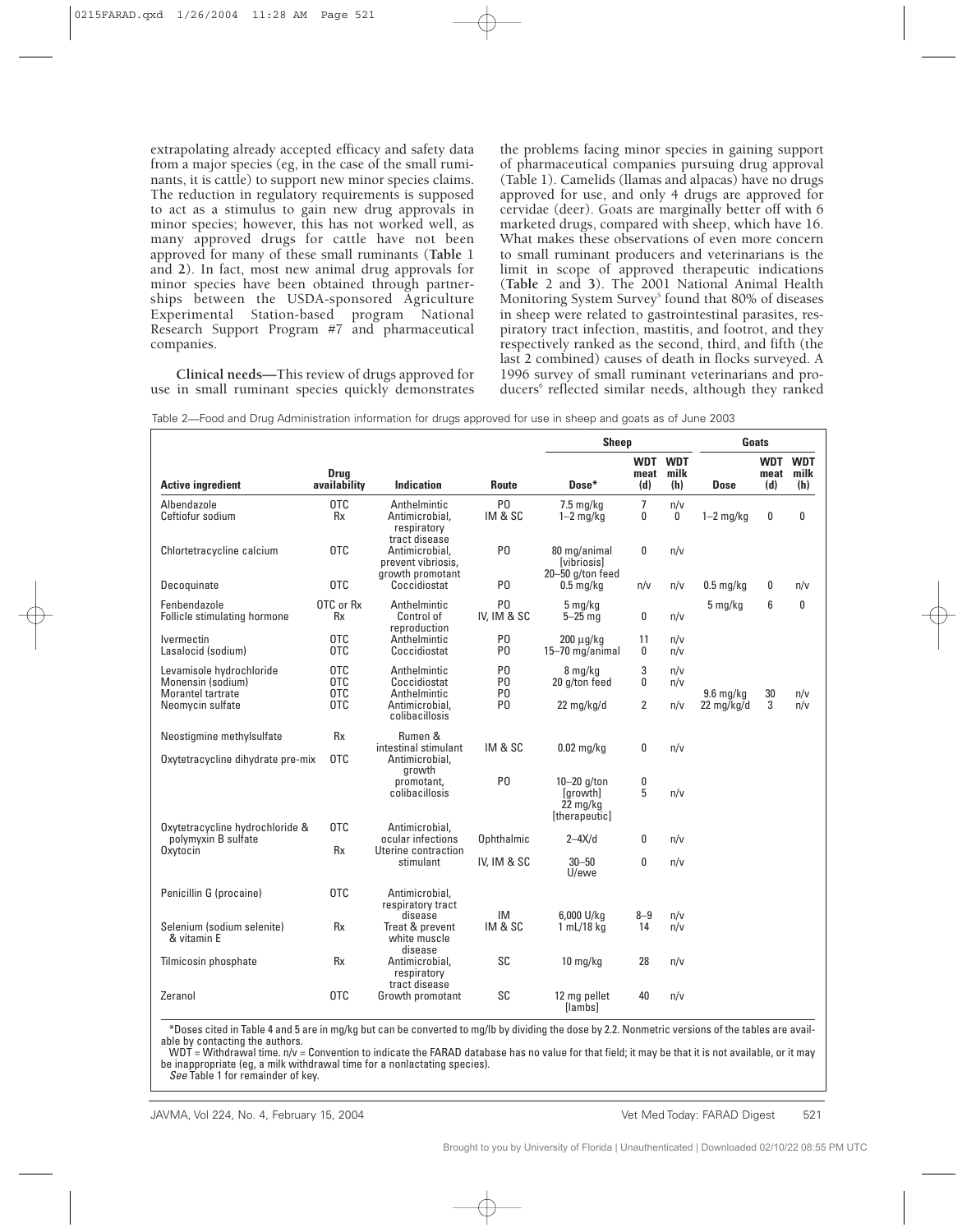pneumonia higher than mastitis and footrot. The authors argued that the extent of **extralabel drug use (ELDU)** in the small ruminant industry necessitates the need for increased research relating to preharvest safety of drugs and residue depletion. Two new antimicrobials have been approved in recent years—ceftiofur for sheep and goats and tilmicosin for sheep only. Both antimicrobials are limited to use by licensed veterinarians. Notably, there are neither drugs for treatment of mastitis nor any anti-inflammatory or analgesic drugs approved for small ruminants.

It is obvious that with so few approved small ruminant drugs, the reliance on ELDU is extremely high. AMDUCA enabled veterinarians acting within the constraints of a valid veterinarian-client-patient relationship to use drugs approved in other species for the relief of pain and suffering. This required the veterinarian to establish a substantially extended withdrawal period supported by appropriate scientific information. For the most part, this has been supplied by FARAD Access Centers in one-on-one, expert-mediat-

See Tables 1 and 2 for key.

ed consultations. There have been a number of FARAD Digest articles6-8 that gave **withdrawal intervals (WDIs)** after ELDU. These WDIs are not officially approved FDA **withdrawal times (WDTs)**, but they have been derived by FARAD using FDA pharmacostatistical methods, often with a limited data set **(Table 4)**. The prohibition of ELDU in feed has become a problematic issue with AMDUCA. The FDA-CVM has recognized this problem and has issued guidance for the adoption of lower levels of regulatory concern for ELDU in feed intended for use in minor species.<sup>10</sup> This regulatory discretion is still limited (minor species only, within a valid veterinarian-client-patient relationship, a prescription lifespan limited to 6 months, and a formulation identical to that approved for a major species).

FARAD continues to receive requests for small ruminant ELDU drug WDTs. A previous FARAD Digest $11$  described the methods the program used to derive the recommended WDIs. Problems occur when practitioners assume that cattle WDTs can be applied to

| <b>Active ingredient</b> | <b>Drug</b><br>availability | Indication                                       | <b>Route</b> | Dose                                                                                     | WD.<br>meat<br>(d) | WDT<br>milk<br>(h) |
|--------------------------|-----------------------------|--------------------------------------------------|--------------|------------------------------------------------------------------------------------------|--------------------|--------------------|
| Carfentanil citrate      | <b>Rx &amp; C-II</b>        | u agonist, opioid<br>chemical<br>immobilization  | IM           | 5–20 µg/kg<br>[Cervidae,<br>elk & moosel                                                 | 30                 | n/v                |
| Naltrexone hydrochloride | Rx                          | Opioid antagonist,<br>reversal of<br>carfentanil | IV & SC      | $100 \text{ mg}/\text{mg}$<br>carfentanil<br><b>TEIk &amp; moose1</b>                    | 45                 | n/v                |
| <b>Ivermectin</b>        | 0TC                         | Systemic<br>parasiticide                         | SC           | $0.2 \text{ mg/kg}$<br><b>[Reindeer]</b>                                                 | 56                 | n/v                |
| Xylazine hydrochloride   | Rx                          | $\alpha$ -2 agonist<br>sedative and<br>analgesic | IV, IM & SC  | $0.5-2$ mg/kg<br>[Deer, elk, fallow deer,<br>mule deer, sika deer,<br>white-tailed deerl | n/v                | n/v                |

Table 3—Food and Drug Administration information for drugs assigned for use in deer as of June 2003

Table 4—Withdrawal intervals (WDIs) for some common instances of extralabel drug uses previously published in JAVMA FARAD Digests

| <b>Drug</b><br>Acepromazine<br>Ketamine<br>Lidocaine with<br>epinephrine<br>Thiopental | Reference<br>7<br>7<br>7 | <b>Dose</b><br>$<$ 0.13 mg/kg<br>$<$ 0.44 mg/kg<br>$<$ 2 mg/kg | <b>Route</b><br>IV<br>IM<br>IV<br>Epidural | <b>WDI</b><br>meat<br>(d)<br>7<br>7<br>3<br>$\mathbf{1}$ | <b>WDI</b><br>milk<br>(h)<br>48<br>48<br>48 | <b>WDI</b><br>meat<br>(d)<br>7<br>3 | <b>WDI</b><br>milk<br>(h)<br>48<br>48 |
|----------------------------------------------------------------------------------------|--------------------------|----------------------------------------------------------------|--------------------------------------------|----------------------------------------------------------|---------------------------------------------|-------------------------------------|---------------------------------------|
|                                                                                        |                          |                                                                |                                            |                                                          |                                             |                                     |                                       |
|                                                                                        |                          |                                                                |                                            |                                                          |                                             |                                     |                                       |
|                                                                                        |                          |                                                                |                                            |                                                          |                                             |                                     |                                       |
|                                                                                        |                          |                                                                |                                            |                                                          |                                             |                                     | 48                                    |
|                                                                                        |                          |                                                                |                                            |                                                          | 24                                          | $\mathbf{1}$                        | 24                                    |
|                                                                                        | 7                        | $< 5$ mg/g                                                     | IV                                         | 1                                                        | 24                                          | 1                                   | 24                                    |
| Xylazine                                                                               | 7                        | $0.016 - 0.1$ mg/kg                                            | IV                                         | 5                                                        | 72                                          | 5                                   | 72                                    |
|                                                                                        | 7                        | $0.05 - 0.3$ mg/kg                                             | IM                                         | 10                                                       | 120                                         | 10                                  | 120                                   |
| Yohimbine                                                                              | 7                        | $<$ 0.3 mg/kg                                                  | IM                                         | 7                                                        | 72                                          |                                     | 72                                    |
| Aspirin                                                                                | 8                        | All usual doses                                                |                                            |                                                          | 24                                          |                                     | 24                                    |
| Ketoprofen                                                                             | 8                        | 3.3 mg/kg, IV, q 24 h $\times$ 3                               | IV or IM                                   | 7                                                        | 24                                          | 7                                   | 24                                    |
| <i><u><b>Ivermectin</b></u></i>                                                        | 9                        | $0.2$ mg/kg                                                    | P <sub>0</sub>                             |                                                          |                                             | 11                                  | 6                                     |
|                                                                                        | 9                        | $0.2 - 0.4$ mg/kg                                              | P <sub>0</sub>                             |                                                          |                                             | 14                                  | 9                                     |
|                                                                                        | 9                        | $0.2$ mg/kg                                                    | SC                                         |                                                          |                                             | 35                                  | 40                                    |
|                                                                                        | 9                        | $0.5 \,\mathrm{mg/kg}$                                         | Topical                                    |                                                          |                                             | n/v                                 |                                       |
| Moxidectin                                                                             | 9                        | $0.2$ mg/kg                                                    | P0                                         |                                                          |                                             | 14                                  | n/v                                   |
|                                                                                        | 9                        | $0.5$ mg/kg                                                    | P <sub>0</sub>                             |                                                          |                                             | 23                                  | n/v                                   |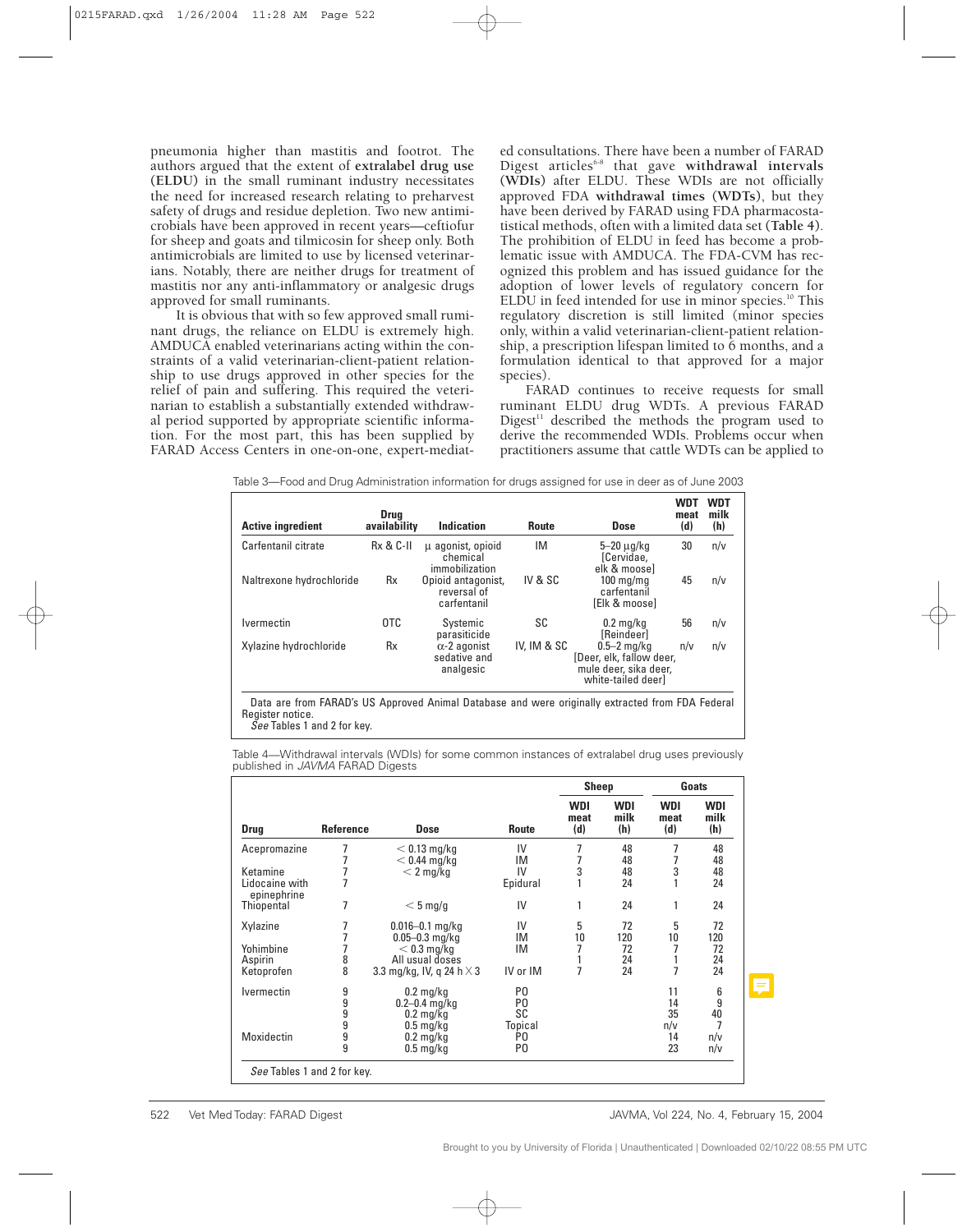Table 5—Comparison of FDA label doses and WDTs for drugs that are approved in cattle and small ruminants

|                                 | <b>Cattle</b>                                     | <b>Sheep</b>      |     | Goats                  |                |                      |                   |            |
|---------------------------------|---------------------------------------------------|-------------------|-----|------------------------|----------------|----------------------|-------------------|------------|
|                                 |                                                   | <b>WDT</b>        |     |                        | <b>WDT</b>     |                      |                   | <b>WDT</b> |
| <b>Drug</b>                     | <b>Dose</b>                                       | Meat (d) Milk (h) |     | <b>Dose</b>            | Meat (d)       | <b>Dose</b>          | Meat (d) Milk (h) |            |
| Albendazole                     | $10 \text{ mg/kg}$                                | 27                | n/v | $7.5 \,\mathrm{mg/kg}$ |                |                      |                   |            |
| Ceftiofur sodium                | $0.5-1$ mg/kg                                     | 0                 | 0   | $1-2$ mg/kg            | 0              | $1-2$ mg/kg          | 0                 | 0          |
| Chlortetracycline               | $0.1$ mg/kg                                       | 0                 | n/v | 80 mg/head             | 0              |                      |                   |            |
| Decoquinate                     | $0.23$ mg/kg                                      | 0                 | n/v | $0.5 \,\mathrm{mg/kg}$ | 0              | $0.5 \text{ mg/kg}$  | 0                 | n/v        |
| Fenbendazole                    | 5 mg/kg                                           | 8                 | n/v |                        |                | $5 \,\mathrm{mg/kg}$ | 6                 | 0          |
| Follicle stimulating hormone    | 10-50 mg/animal                                   | 0                 | n/v | 5-10 mg/head           | 0              |                      |                   |            |
| <i><u><b>Ivermectin</b></u></i> | $200 \mu g/kg$                                    | 24                | n/v | $200 \mu g/kg$         | 11             |                      |                   |            |
| Lasalocid                       | $0.25 - 1$ mg/kg                                  | 0                 | n/v | $15 - 70$ mg/head      | 0              |                      |                   |            |
| Levamisole                      | $1.7 \mu$ g/kg                                    | 2                 | n/v | 8 mg/kg                | 3              |                      |                   |            |
| Monensin                        | $0.1 - 1$ mg/kg                                   | 0                 | n/v |                        |                | 20 g/ton feed        | 0                 | n/v        |
| Morantel tartrate               | $5.7 \text{ mg/kg}$                               | 14                | n/v | $9.6$ mg/kg            | 30             |                      |                   |            |
| Neomycin                        | 22 mg/kg                                          |                   | n/v | $22 \text{ mg/kg}$     | $\overline{2}$ | 22 mg/kg             | 3                 | n/v        |
| Neostigmine                     | $0.02$ mg/kg                                      | n/v               | n/v | $0.02$ mg/kg           | 0              |                      |                   |            |
| Oxytetracycline                 | $0.2 \,\mathrm{mq/kg}$ , $3 - 5 \,\mathrm{mq/kg}$ | 0, 28             | n/v | 22 mg/kg               | 5              |                      |                   |            |
| Oxytocin                        | 100 U/cow                                         | 0                 | n/v | 30-50 U/ewe            | 0              |                      |                   |            |
| Penicillin G (procaine)         | 6,000 U/kg                                        | 4                 | n/v | 6,000 U/kg             | 9              |                      |                   |            |
| Selenium & vitamin E            | 1 mL/kg                                           | 30                | n/v | 1 mL/18 kg             | 14             |                      |                   |            |
| Tilmicosin                      | $10 \; mg/kg$                                     | 28                | n/v | $10 \,\mathrm{mg/kg}$  | 28             |                      |                   |            |
| Zeranol                         | $3 \times 12$ -mg pellets/animal                  | 0                 | n/v | 1 pellet               | 40             |                      |                   |            |

small ruminant species **(Table 5)**. Those drugs with zero WDTs are similar between species with the notable exception of oxytetracycline. Oxytetracycline's labeled use in cattle has a zero WDT, whereas the label for sheep has a 5-day WDT, presumed to be based on the sheep dose being 100-fold greater than that used in cattle. Another danger in species extrapolation is toxicity. Tilmicosin is approved for treatment of respiratory tract disease in cattle and sheep but is toxic to goats.<sup>12</sup> Another more recent concern is the practice of oral administration of Cydectin (moxidectin) to goats that are not responding to fenbenzdazole or ivermectin. Although moxidectin is approved for topical use in cattle with zero milk and meat WDTs, this does not imply that the meat and milk WDTs will be zero if given orally to goats. In fact, FARAD has determined that the meat WDI in goats can be as much as 23 days after administration of the approved cattle dose of 0.5 mg/kg (0.22 mg/lb; Table 3).

**Future outlook—**With the sheep industry slowly declining and the goat population gaining, the drug availability situation is troublesome. Today, the need for new drug approval exceeds the pharmaceutical industry's research and development capacity and financial ability. However, there is the MUMS bill before Congress to promote drug availability for minor uses in major species and general use in minor species. The bill establishes new ways to lawfully market new animal drugs and provides a process for designating certain drugs to qualify for financial incentives. It will also include the establishment of division within the FDA-CVM to overlook and facilitate new minor species drug approvals.

## **References**

1. Shelton JM, Haenlein GFW. The University of Maryland. National goat handbook page. Meat goat production. Available at: www.inform.umd.edu/EdRes/Topic/AgrEnv/ndd/goat/MEAT\_GOAT\_ PRODUCTION.html. Accessed Sep 24, 2003.

2. International Llama Registry. Worldwide lama census. Available at: www.llamaregistry.com/statisti.htm#222. Accessed Sep 24, 2003.

3. Westendorf ML, Altizio BA. Rutgers Cooperative Extension. Deer and elk farming. Available at: www.rce.rutgers.edu/pubs/pdfs/ e259.pdf. Accessed Sep 24, 2003.

4. United States FDA. New animal drug applications; sheep as a minor species. Available at: www.fda.gov/OHRMS/DOCKETS/98fr/ 080300a.txt. Accessed Jan 4, 2004.

5. United States Department of Agriculture. Animal and Plant Health Inspection Service. National Animal Health Monitoring System report on sheep management 2001. Available at: www.aphis.usda.gov/vs/ceah/cahm/Sheep/Sheep2001/SheepDR1.pdf. Accessed Sep 24, 2003.

6. de la Concha-Bermejillo A, Anderson NV, Bretzlaff K, et al. Overview of diseases and drug needs for sheep and goats. Veterinarians' and producers' perspectives. *Vet Hum Toxicol* 1998;40(suppl 1):7–12.

7. Craigmill AL, Rangel-Lugo M, Damian P, et al. Extralabel use of tranquilizers and general anesthetics. *J Am Vet Med Assoc* 1997; 211:302–304.

8. Damian P, Craigmill AL, Riviere JE. Extralabel use of nonsteroidal anti-inflammatory drugs. *J Am Vet Med Assoc* 1997;211:860–861.

9. Baynes RE, Payne M, Martin-Jimenez T, et al. Extralabel use of ivermectin and moxidectin in food animals. *J Am Vet Med Assoc* 2000;217:668–671.

10. United States FDA. Office of Regulatory Affairs. Compliance policy guidance for FDA staff. Sec. 615.115 Extra-label use of medicated feeds for minor species. Available at: www.fda.gov/ora/compliance\_ref/cpg/cpgvet/cpg615-115.html. Accessed Jun 16, 2003.

11. Riviere JE, Webb AI, Craigmill AL. Primer on estimating withdrawal times after extralabel drug use. *J Am Vet Med Assoc* 1998; 213:966–968.

12. Adverse reaction to tilmicosin use in goats. *Large Anim Vet Rep* 1996;7:95.